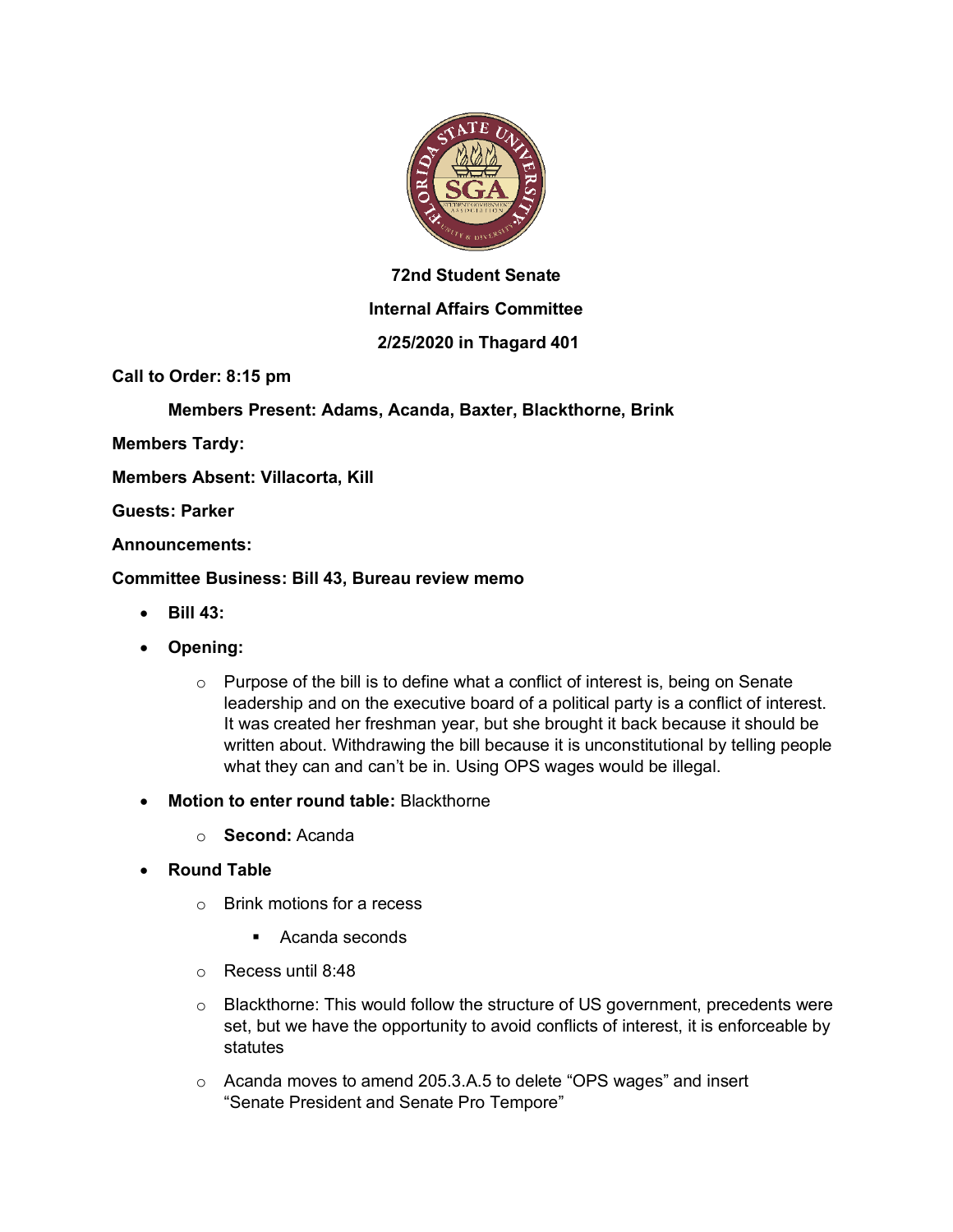- Brink seconds
- § Acanda withdraws amendment
- $\circ$  Acanda moves to amend 205.3.A.5 to delete "official receiving OPS wages" and insert "Senate President or Senate President Pro Tempore"
	- § Blackthorne seconds
	- 5. No elected or appointed official receiving OPS wages Senate President or Senate Pro Tempore may hold a position on the executive board of a student political party that has registered as a political party during any election in the previous two elections while serving in the elected or appointed position. Either the elected or appointed position shall be vacated, or the position within the political party shall be vacated. This does not prevent students from being general body members of a political party.
- o Acanda moves to amend 205.3.A.5 to insert "current or"
	- § Brink seconds
	- 5. No elected or appointed official receiving OPS wages may hold a position on the executive board of a student political party that has registered as a political party during any election in the current or previous two elections while serving in the elected or appointed position. Either the elected or appointed position shall be vacated, or the position within the political party shall be vacated. This does not prevent students from being general body members of a political party.

### o **Motion to exit round table:** Adams

- § **Second:** Acanda
- **Closing:** None
- **Motion to call the question:** Blackthorne
	- o **Second:** Acanda
- **Vote:**
	- o **Yes: (4)** Adams, Acanda, Blackthorne, Brink
	- o **No: (0)**
	- o **Abstention: (0)**

#### **Old Business:**

**New Business:**